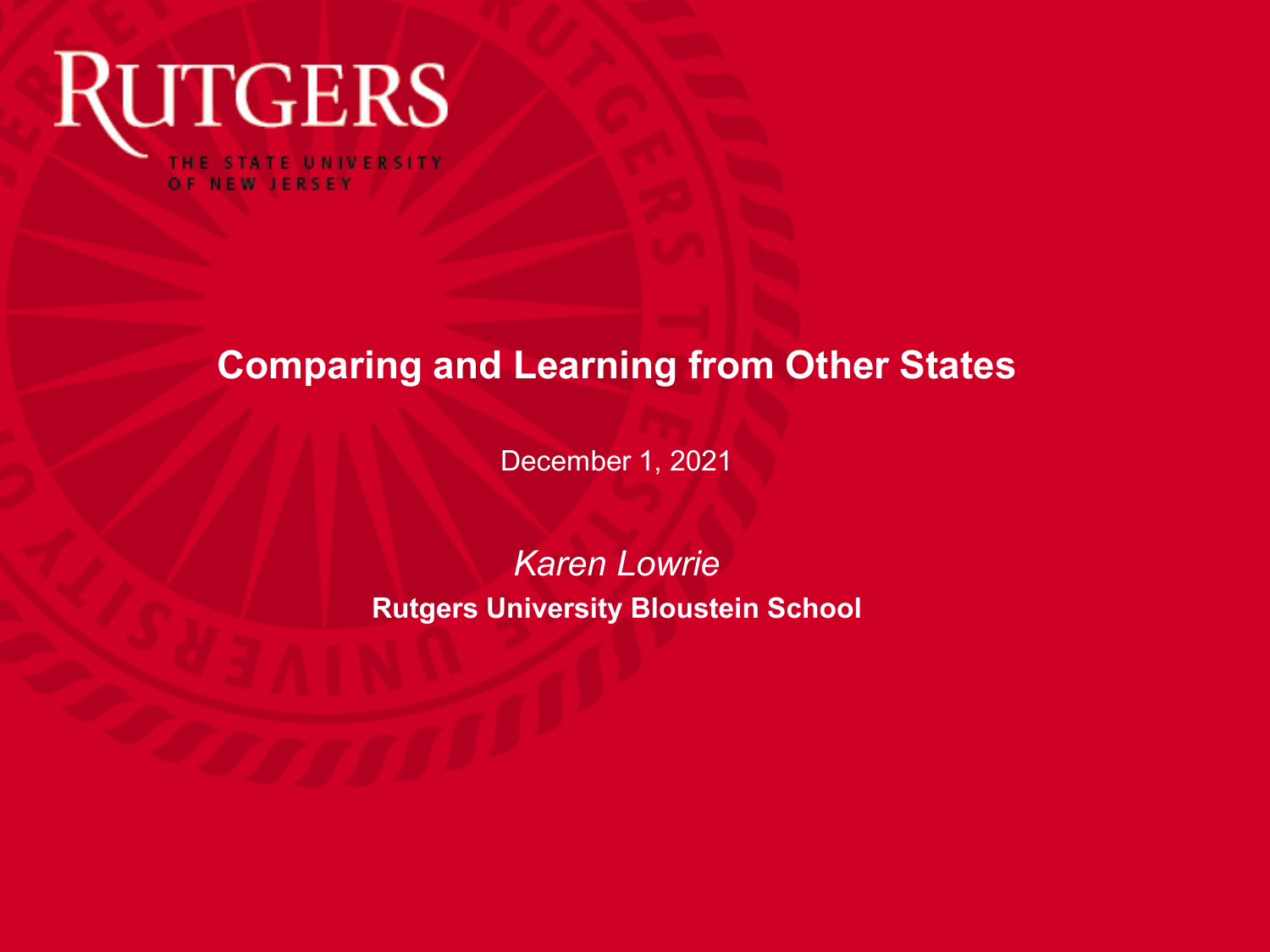

## **Two Parts**

- Comparative Analysis
- Interviews for Mini-Case Stories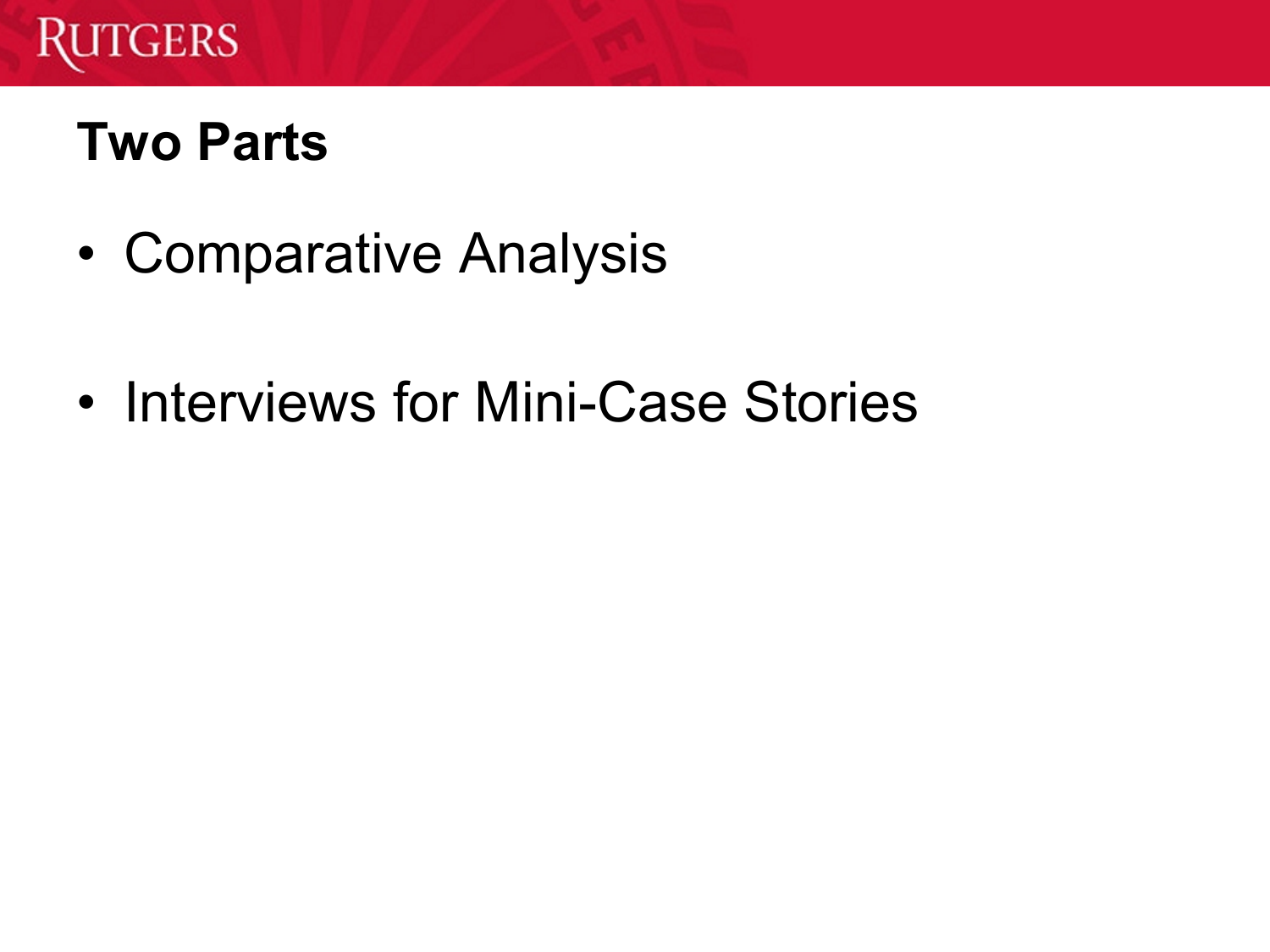**Comparison States:** Connecticut Kentucky Maryland **Massachusetts** Minnesota **New York** Oregon Washington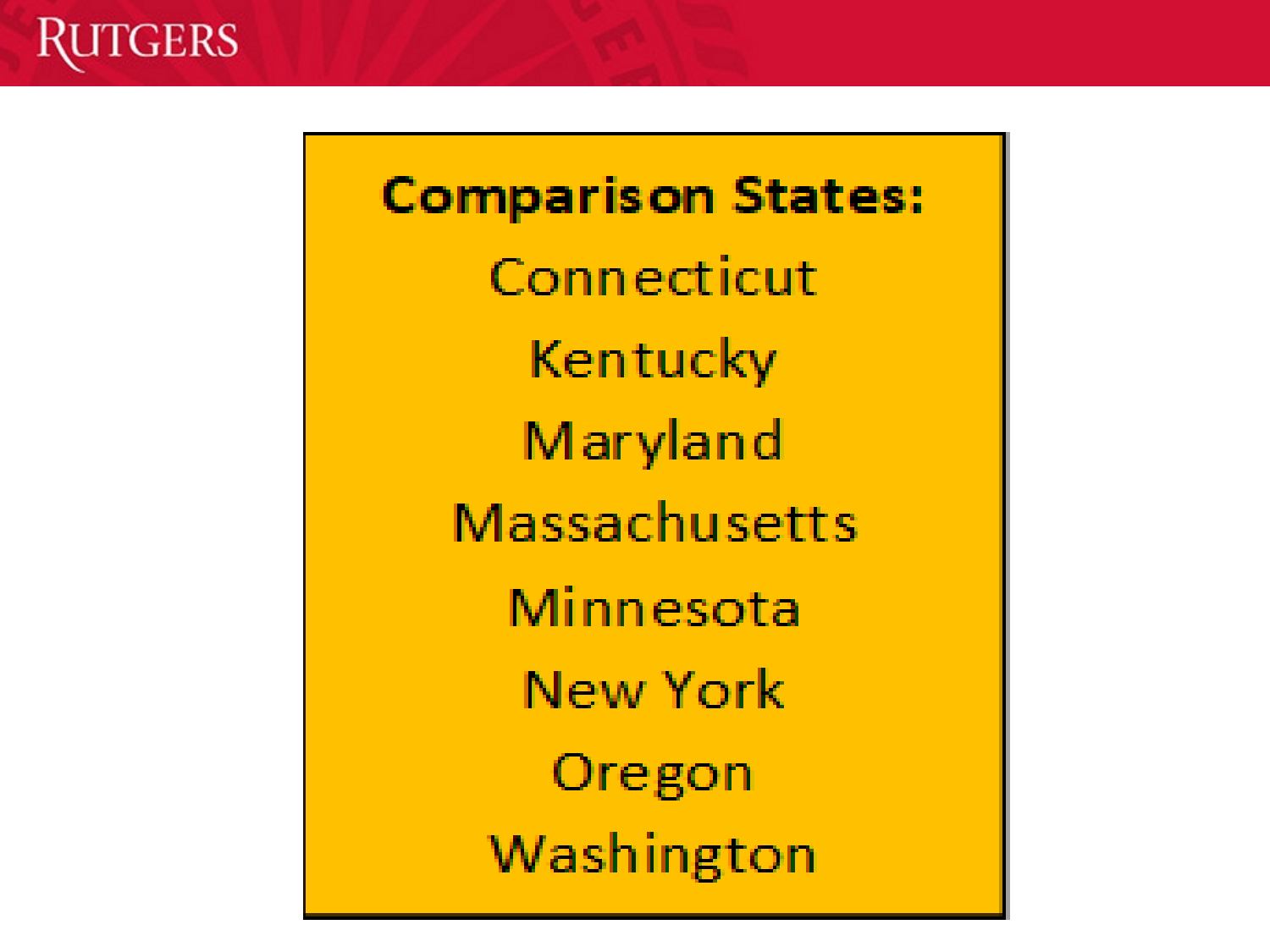# **RUTGERS**

|                                 | <b>CT</b> | KY        | <b>MD</b> | <b>MA</b> | <b>MN</b> | <b>NY</b>  | <b>OR</b> | <b>WA</b> | NJ        |  |  |
|---------------------------------|-----------|-----------|-----------|-----------|-----------|------------|-----------|-----------|-----------|--|--|
| Pop. est.                       | 3.56 mill | 4.47 mill | 6.05 mill | 6.89 mill | 5.64 mill | 19.45 mill | 4.22 mill | 7.61 mill | 8.88 mill |  |  |
| Pop. Dens.<br>(pop/sq-<br>mile) | 736       | 113       | 623       | 883.65    | 71        | 413        | 44        | 115       | 1208      |  |  |
| Age <5 yrs<br>old               | 5.1%      | 6.1%      | 6%        | 5.2%      | 6.2%      | 5.8%       | 5.4%      | 6%        | 5.8%      |  |  |
| Age >65 yrs<br>old              | 17.7%     | 16.8%     | 15.9%     | 17.0%     | 16.3%     | 16.9%      | 18.2%     | 15.9%     | 16.6%     |  |  |
| Med HH<br>Income                | \$78,444  | \$50,589  | \$84,805  | \$81,215  | \$71,306  | \$68,486   | \$62,818  | \$73,775  | \$82,545  |  |  |
| Under<br>poverty                | 10.0%     | 16.3%     | 9.0%      | 9.4%      | 9.0%      | 13.0%      | 11.4%     | 9.8%      | 9.2%      |  |  |
| Race/ethnicity                  |           |           |           |           |           |            |           |           |           |  |  |
| Non-Hispanic<br>White           | 65.9%     | 84.1%     | 50%       | 71.1%     | 79.1%     | 55.3%      | 75.1%     | 67.5%     | 54.6%     |  |  |
| <b>Black</b>                    | 12.2%     | 8.5%      | 31.1%     | 9.0%      | 7.0%      | 17.6%      | 2.2%      | 4.4%      | 15.1%     |  |  |
| Hispanic                        | 16.9%     | 3.9%      | 10.6%     | 12.4%     | 5.6%      | 19.3%      | 13.4%     | 13.0%     | 20.9%     |  |  |
| Asian                           | 5.0%      | 1.6%      | 6.7%      | 7.2%      | 5.2%      | 9.0%       | 4.9%      | 9.6%      | 10.0%     |  |  |
| Native<br>Am/Alaska/H           | 0.7%      | 0.4%      | 0.7%      | 0.6%      | 1.5%      | 1.1%       | 2.3%      | 2.7%      | 0.7%      |  |  |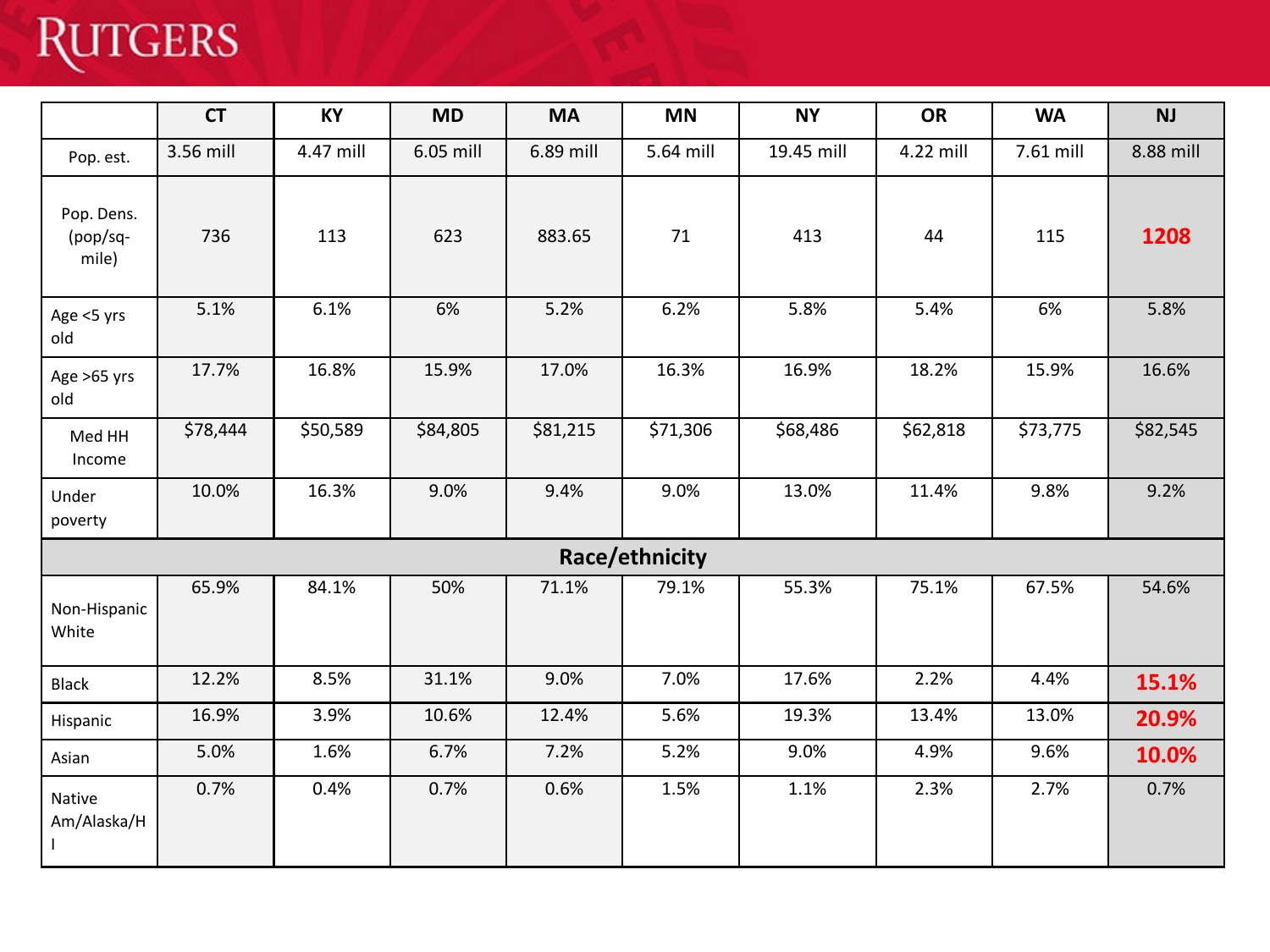

### Public Health Services

- Called "Foundational Services" "Basic Services" or "Core Services," the lists range from 5 to 12
- Commonalities among the comparison states are **environmental health**, **communicable disease prevention**  and some kind of **general population health assurance, tracking and/or assessment**.
- All of the services provided by any of the comparison states appear in the New Jersey public health practice standards.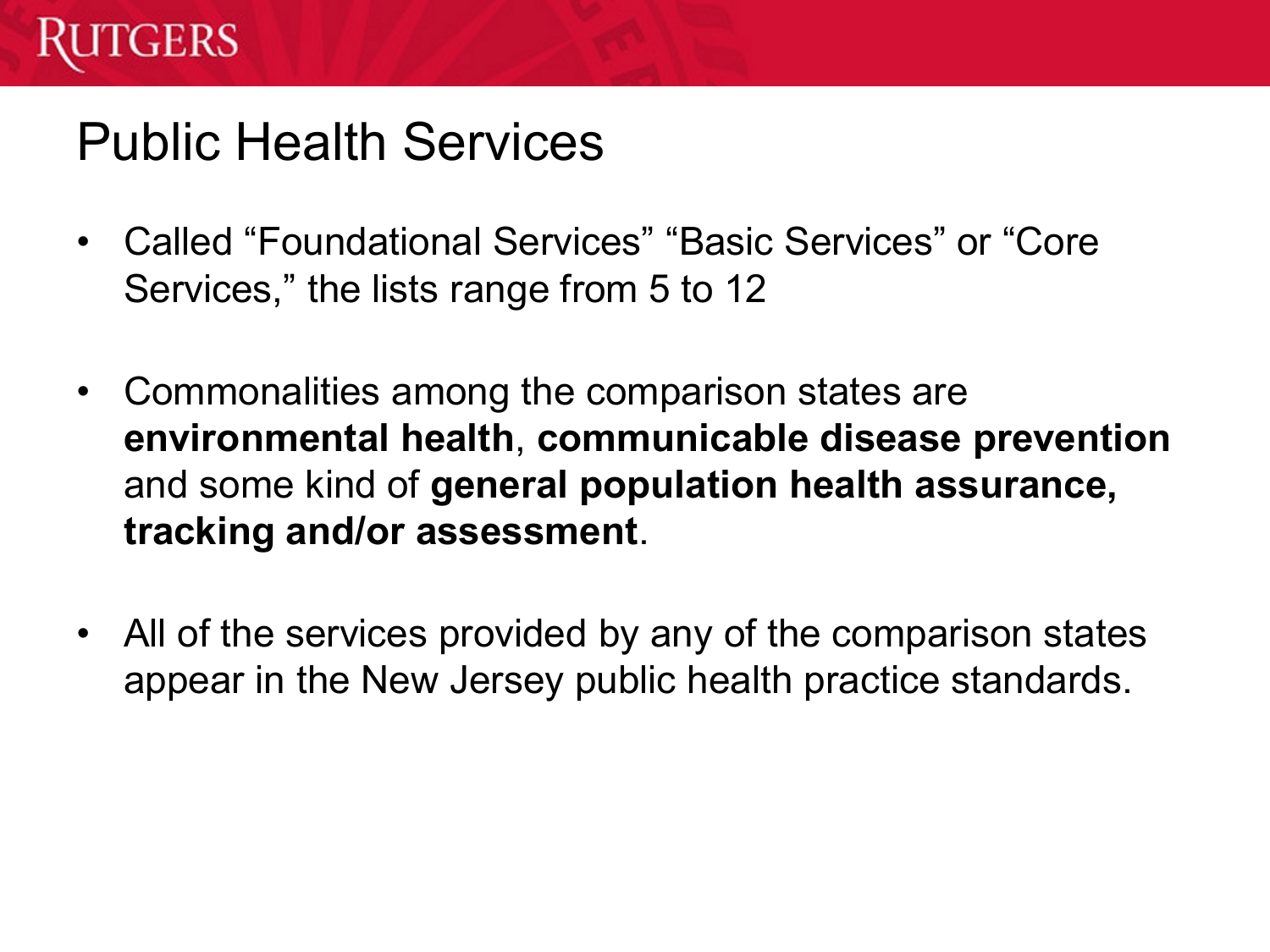

Table 4. Public Health Funding and Workforce\*

| Local                 |             |        |         |        |        |            |            |           |           |
|-----------------------|-------------|--------|---------|--------|--------|------------|------------|-----------|-----------|
| appropriation         | СT          | KY     | MD      | MA     | МN     | NY         | WA         | <b>OR</b> | NJ.       |
| median                |             |        |         |        |        |            |            |           |           |
| percentage            |             |        |         |        |        |            |            |           |           |
| 2019                  | \$0.16      | \$0.22 | \$0.37  | \$0.02 | \$0.13 | \$0.05     | 50.05      | \$0.30    | \$0.06    |
| 2016                  | 50.12       | \$0.11 | \$0.54  | \$0.03 | \$0.09 | \$0.02     | \$0.07     | \$0.13    | \$0.06    |
| 2013                  | \$0.13      | \$0.17 | \$0.54  | \$0.02 | \$0.08 | \$0.10     | \$0.11     | \$0.11    | \$0.04    |
|                       |             |        |         |        |        |            |            |           |           |
| State                 |             |        |         |        |        |            |            |           |           |
| appropriation         | СT          | KY     | MD      | MA     | МN     | ΝY         | WA         | OR        | NJ.       |
| median                |             |        |         |        |        |            |            |           |           |
| percentage            |             |        |         |        |        |            |            |           |           |
| 2019                  | \$0.03      | \$0.13 | \$ 0.96 | \$0.00 | 50.14  | 50.25      | 50.04      | \$0.05    | \$0.002   |
| 2016                  | \$0.03      | \$0.12 | 50.92   |        | \$0.09 | s.<br>0.09 | \$0.08     | \$0.10    |           |
| 2013                  | \$.<br>0.06 | \$0.31 | 5 1.42  |        | 50.15  | Ś.<br>0.21 | s.<br>0.21 | \$0.21    | \$0.000   |
|                       |             |        |         |        |        |            |            |           |           |
| <b>Total revenue</b>  |             |        |         |        |        |            |            |           |           |
| median                | СT          | ΚY     | MD      | ΜA     | ΜN     | ΝY         | WA         | ΟR        | NJ.       |
| percentage            |             |        |         |        |        |            |            |           |           |
| 2019                  | \$0.28      | \$0.73 | \$2.66  | 50.02  | \$0.40 | \$0.23     | \$0.30     | \$ 0.72   | \$0.08    |
| 2016                  | \$0.19      | \$0.61 | \$2.48  | \$0.03 | \$0.45 | \$0.18     | \$0.38     | \$0.50    | \$0.07    |
| 2013                  | \$0.25      | \$0.71 | \$2.77  | \$0.02 | \$0.36 | \$0.48     | \$0.39     | \$0.55    | \$0.07    |
|                       |             |        |         |        |        |            |            |           |           |
| <b>Estimated size</b> |             |        |         |        |        |            |            |           |           |
| of LHD                |             |        |         |        |        |            |            |           |           |
| workforce             | СT          | KY     | MD      | MA     | MN     | ΝY         | WA         | OR        | <b>NJ</b> |
| (avg.) per            |             |        |         |        |        |            |            |           |           |
| 10,000 people         |             |        |         |        |        |            |            |           |           |
| 2019                  | 0.281       | 0.12   | 2.664   | 0.022  | 0.404  | 0.233      | 0.304      | 0.716     | 0.075     |
| 2016                  | 0.190       | 0.11   | 2.484   | 0.031  | 0.454  | 0.177      | 0.378      | 0.503     | 0.068     |
| 2013                  | 0.246       | 0.15   | 2.773   | 0.015  | 0.364  | 0.478      | 0.395      | 0.552     | 0.075     |

\*Sources: TFAH, 2019; NACCHO, 2013, 2016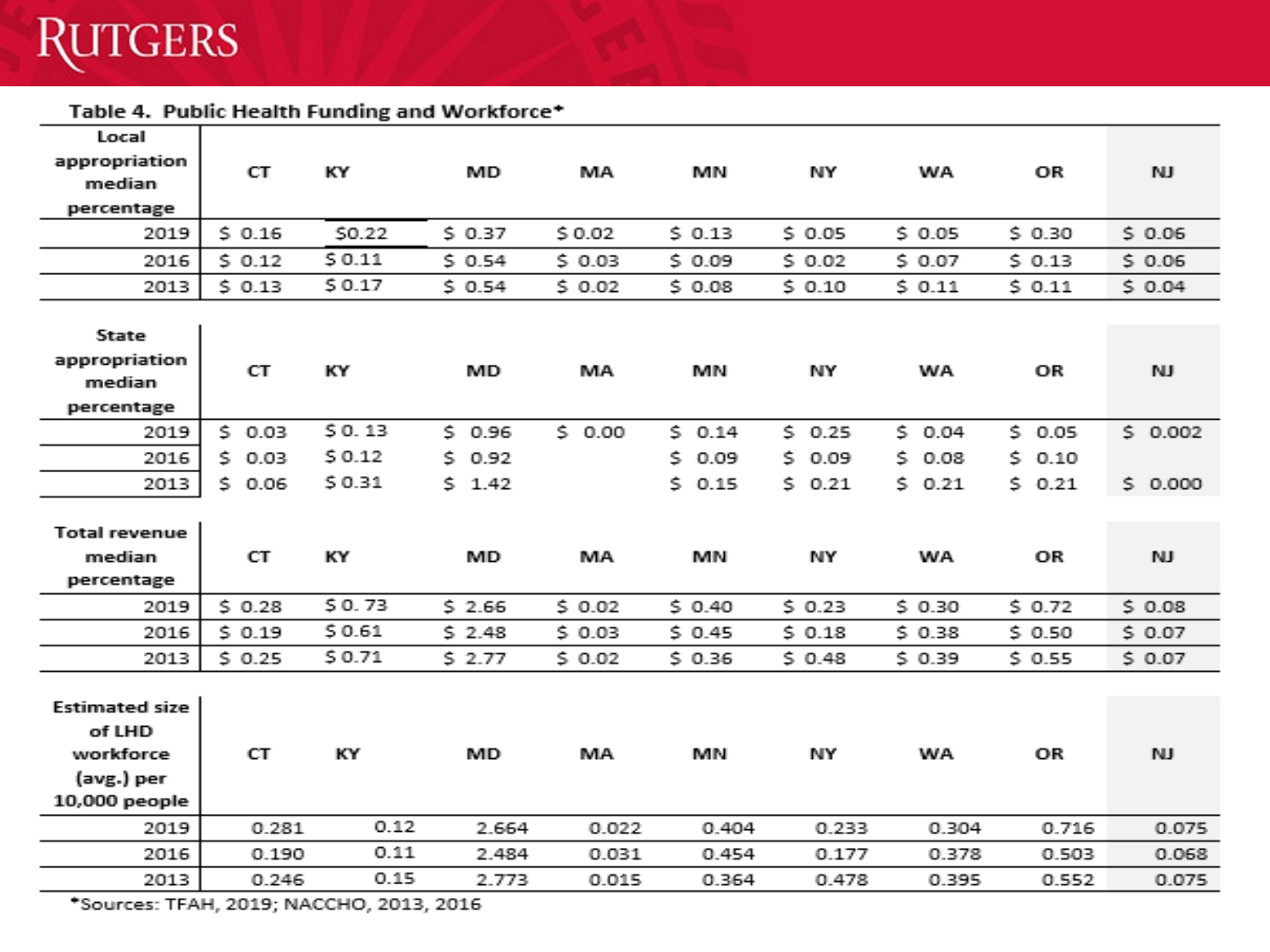### GERS



#### MARYLAND LOCAL HEALTH DEPARTMENTS **PROTECT AND PROMOTE HEALTH**

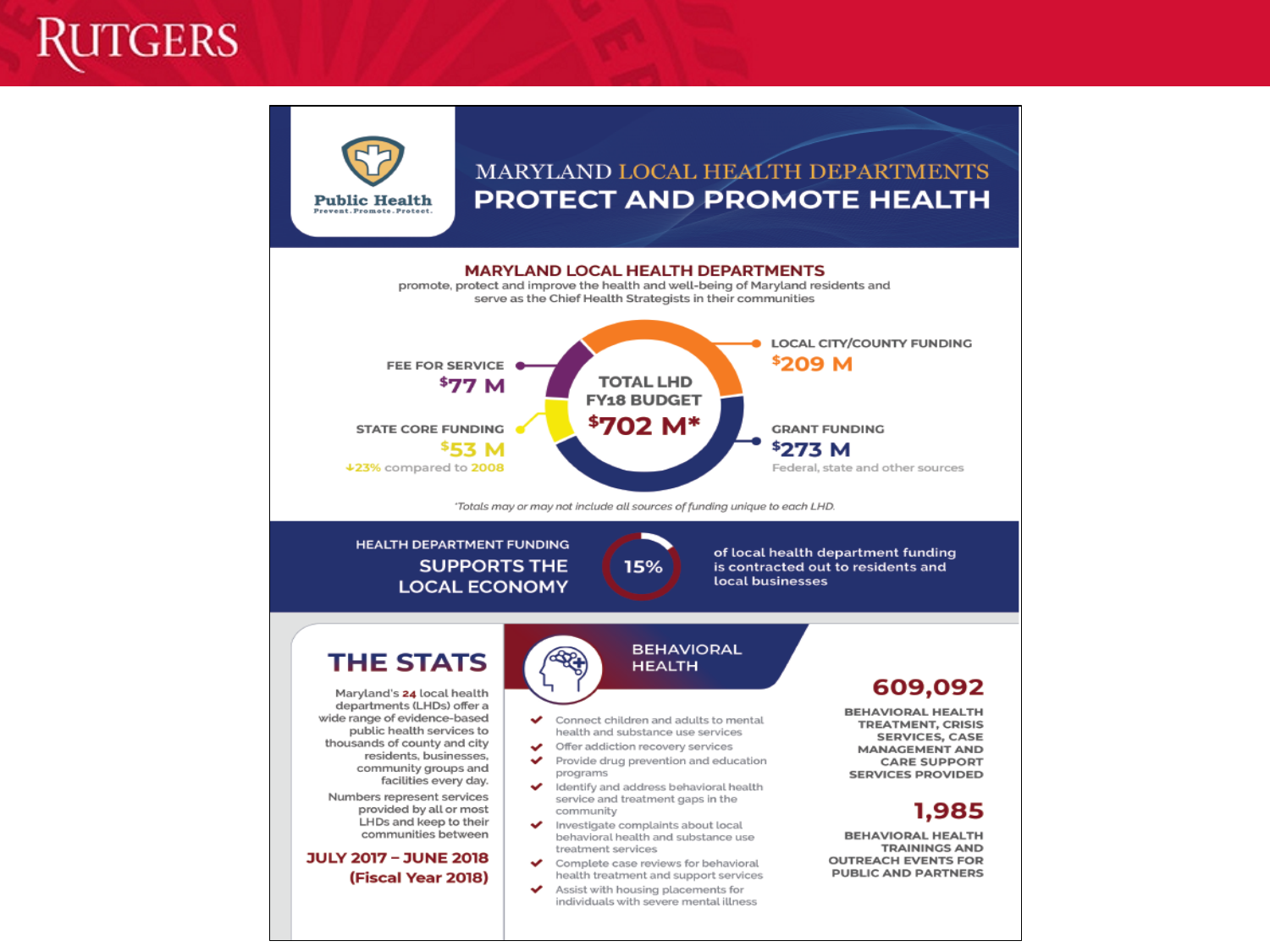







Establishing the State Action for Public Health Excellence (SAPHE) Program Please Co-Sponsor HD2682/SD922 by Representatives Kane and Garlick & Senator Lewis

HD2682/SD922 will advance the goals identified by the Special Commission on Local and Regional Public Health by:

- 1. Ensuring that all members of the local public health workforce have access to essential training. Directs the Department of Public Health to hold the Foundations of Public Health Course free of charge at least four times a year in geographically diverse areas of the state.
- 2. Creating an incentive grant program to support more effective and efficient delivery of services by increasing sharing across municipalities. Creates the SAPHE Program, a grant program that incentivizes health departments to adopt best practices including workforce standards, data reporting, and sharing of services across municipalities to increase capacity and ability to meet statutory requirements.



Moving Massachusetts toward national standards for a 21st century public health system. Directs the Special  $3.$ Commission on Local and Regional Public Health to determine and assess a foundational standard for local public health services in Massachusetts in alignment with national standards.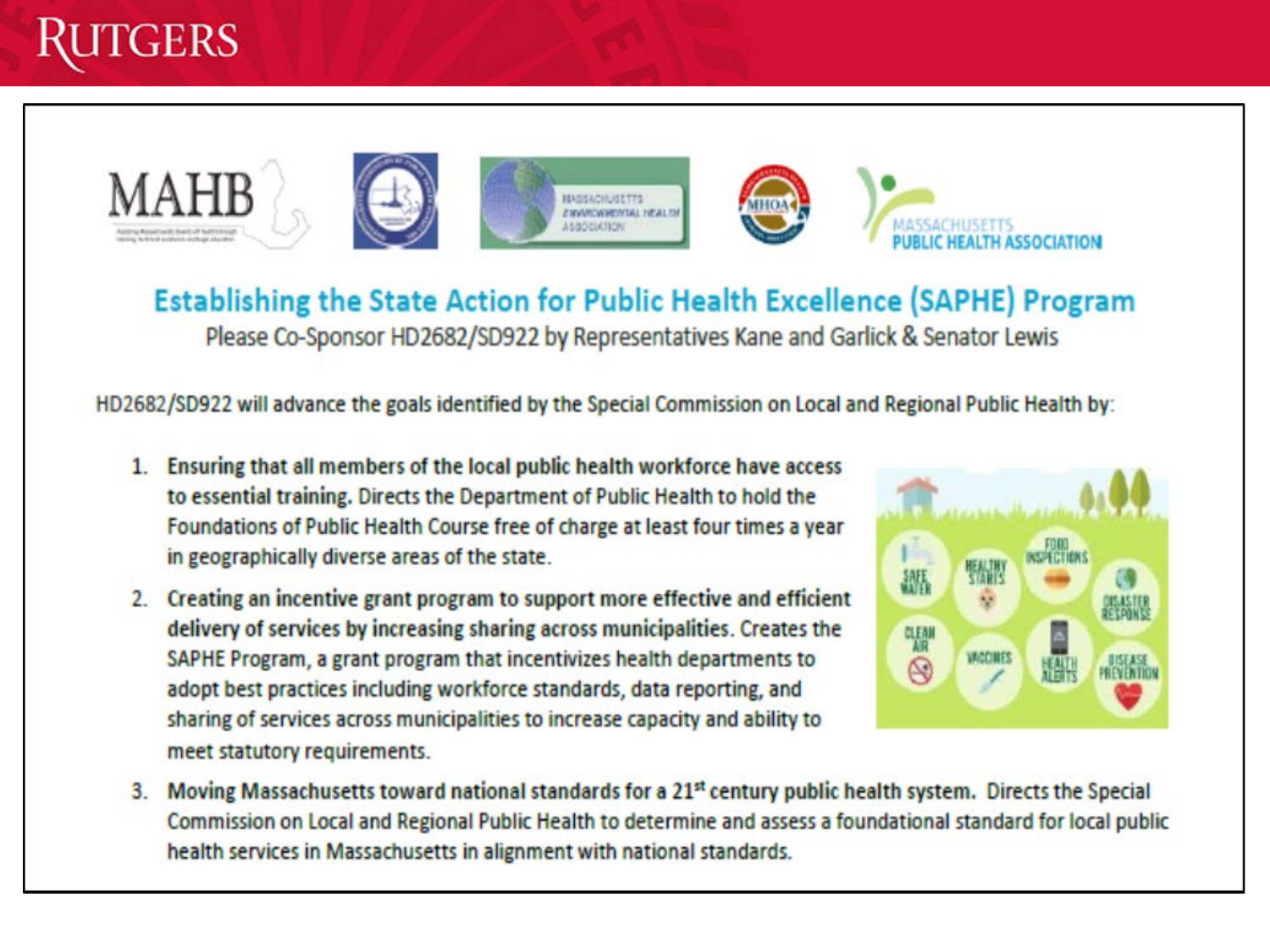

#### **Oregon Modernized framework diagram**

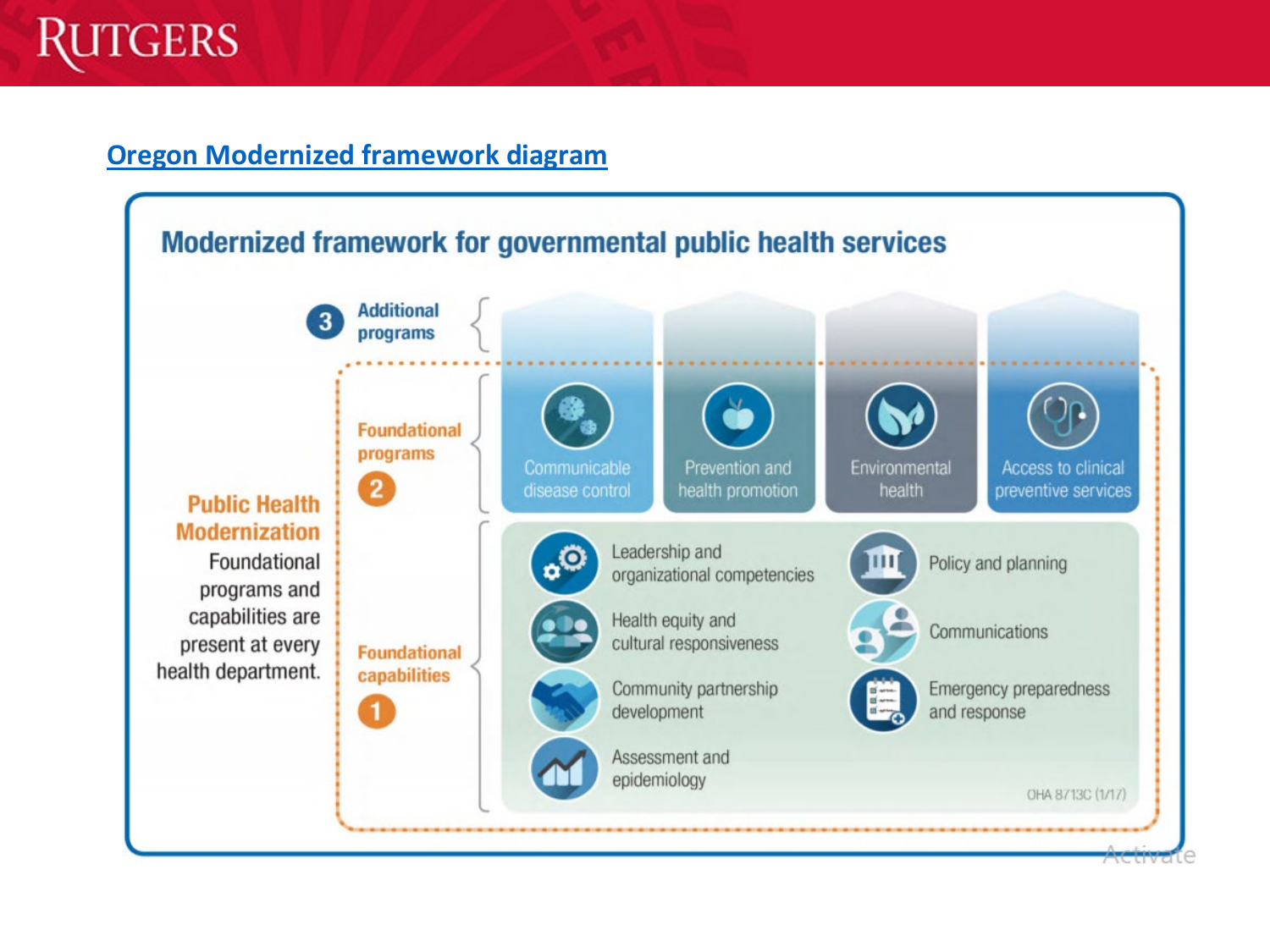### **TGERS**

### **Quotes from Other States**

*If we want to make public health governance effective, we have to invest in it.* A State Public Health **Representative** 

*"Public health works behind the* scenes to prevent public health disasters from happening so most people don't see what public health is doing.

**A State Public Health** Representative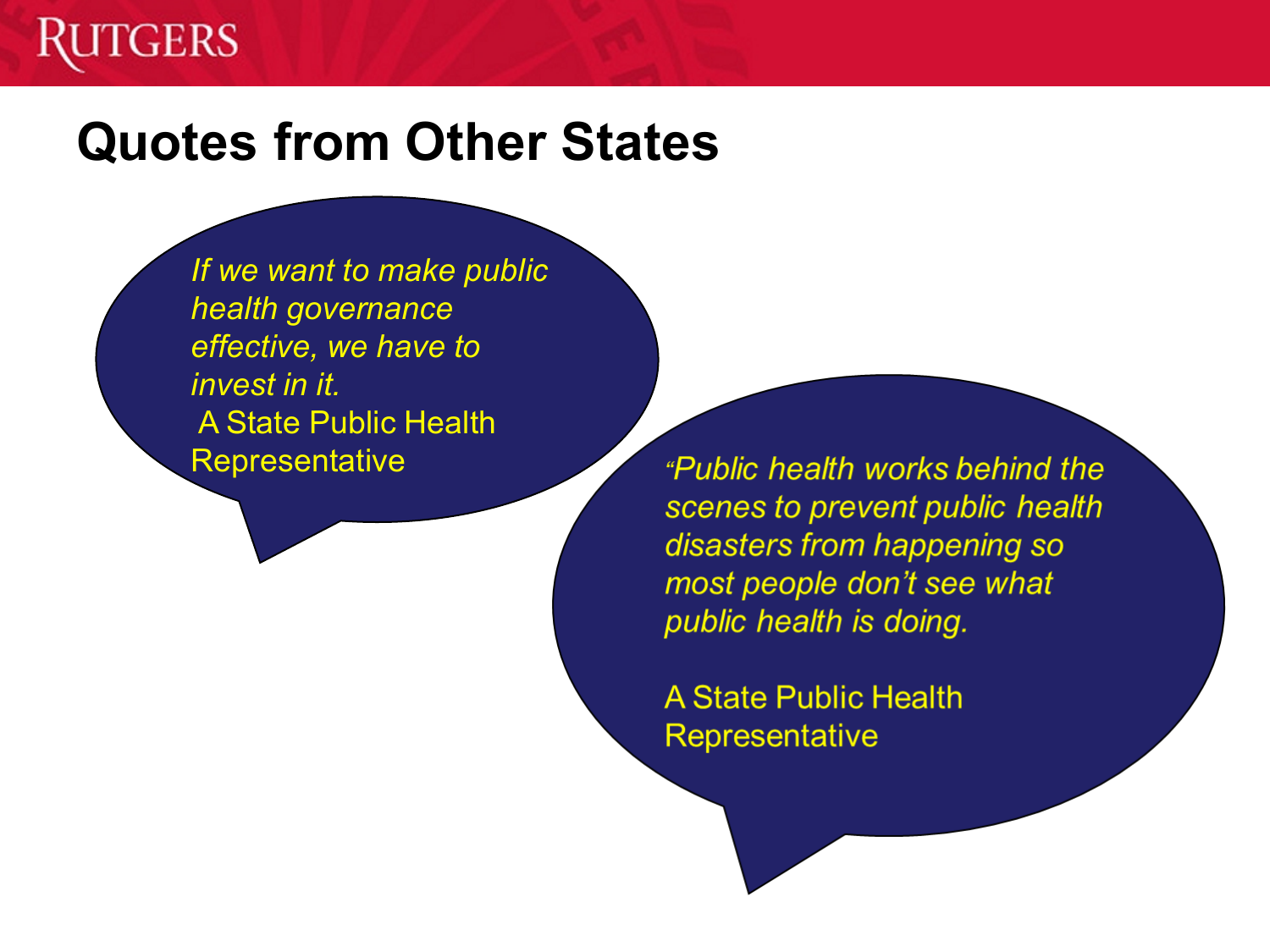

### **Comparative Analysis: Key Findings and Messages**

- *Identify Core, Basic or Foundational Services and Assess Needs/Gaps*
- *Focus on a Priority Outcome*
- *Secure Stable Unrestricted Funding for LHDs*
- *Form Collaborations*
- *Increase Public Awareness and Support for Local Public Health*